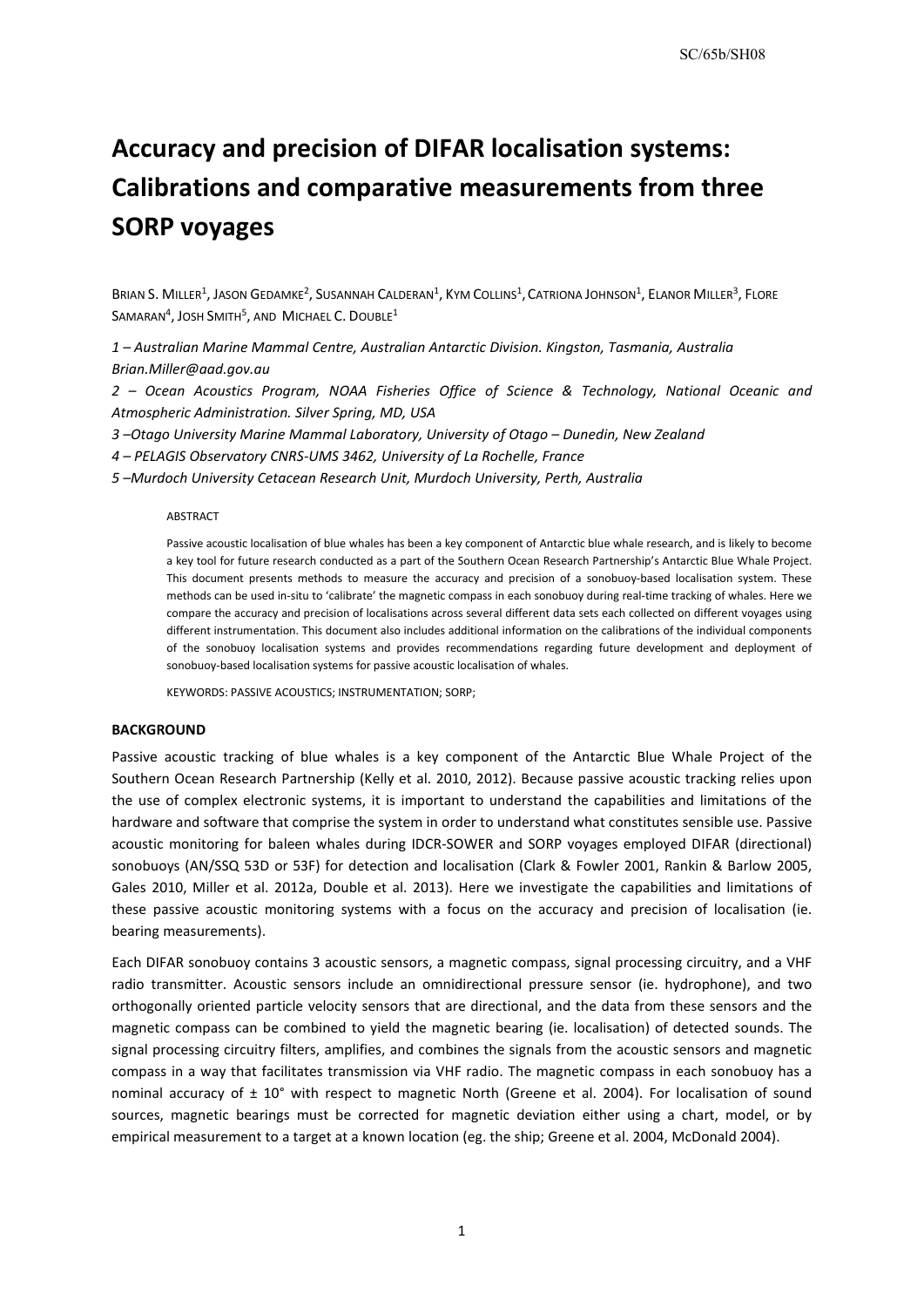Sonobuoys typically send signals via VHF radio to a recording chain (eg[. Figure 1\)](#page-2-0), which consists of at least one VHF receiver connected to a computer via an analog-to-digital (A/D) converter. Each VHF receiver receives continuous transmission from a single sonobuoy within the range of VHF reception (approximately 10 nmi). A software program typically records the output from the A/D converter as digital audio files and displays a visual representation of the audio in real-time. Selected sounds can be further analysed by the operator using additional software (eg. McDonald, 2004). To date, analysis from DIFAR sonobuoys has focused on determining absolute sound pressure levels (eg. Miller et al., 2013), and obtaining the angle of arrival of the sound (ie*.* bearing from the buoy to the animal).

Knowledge of the accuracy and precision of the DIFAR bearings are of special interest to those performing realtime tracking. These quantities depend on accurate knowledge of the position of the sonobuoy, the local magnetic declination, the accuracy and precision of the sonobuoy compass, accurate calibration of the VHF receivers and recording chain, and the ratio of signal to noise present at each hydrophone. Here we describe a simple method to measure these quantities and estimate the accuracy and precision of the localisation system. We then apply these technique to data gathered during the 2010 Antarctic Whale Survey (Gales 2010) and the 2012 Blue whale voyages (Miller et al. 2012b) with a focus on comparing the recording chains and understanding the factors that affect precision and accuracy.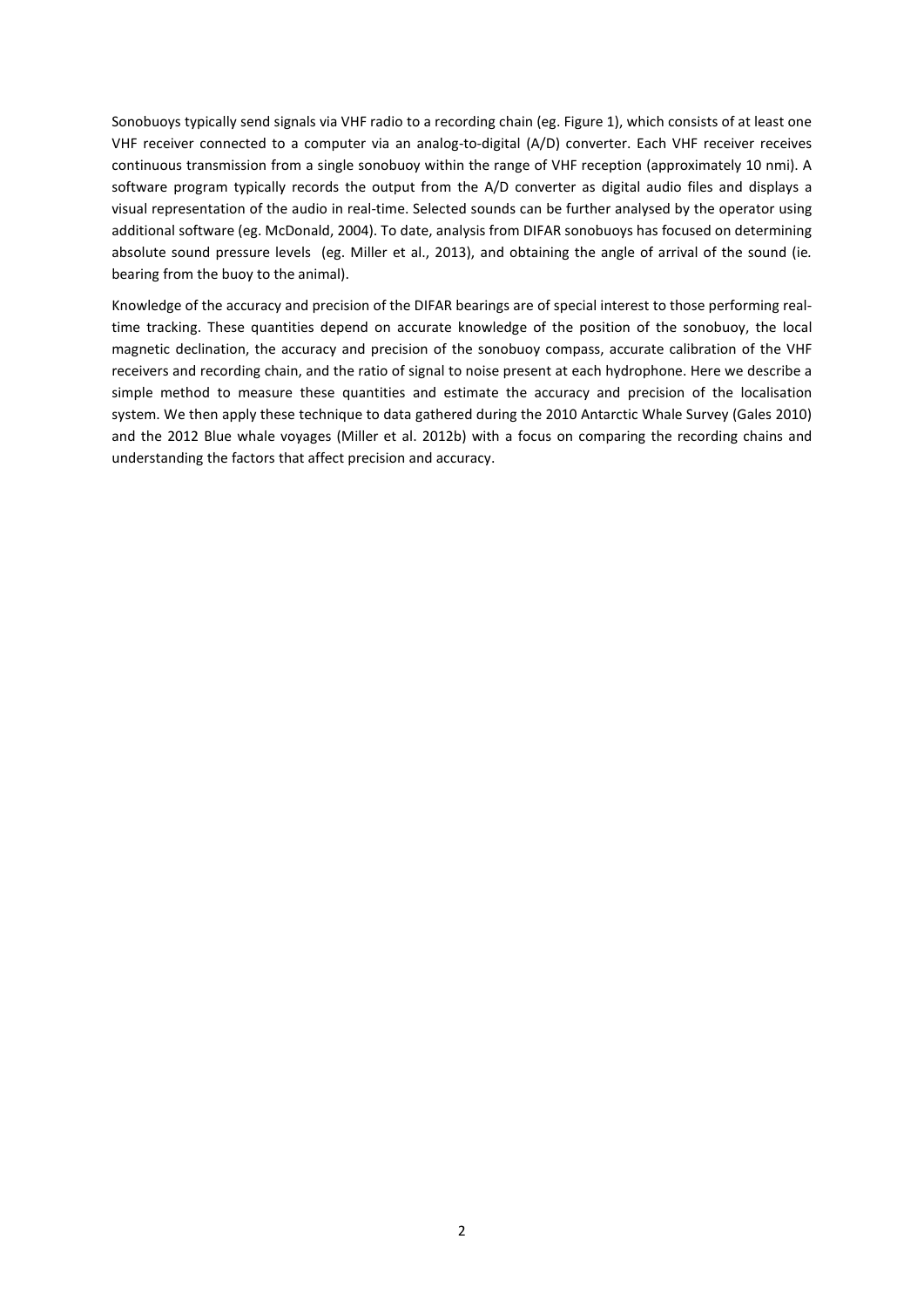

<span id="page-2-0"></span>**Figure 1 – An example sonobuoy recording and analysis system: data flow and control**

During the Antarctic Whale Expedition in 2010 sonobuoys were deployed according to vessel operations. During long transects where the Research Vessel *Tangaroa* was moving consistently (at a typical cruising speed of 10 knots), deployments occurred regularly and without regard to sightings of whales in order to independently acoustically survey for distributions of vocalising whales. When *RV Tangaroa* was in the vicinity of whales, sonobuoys were deployed opportunistically in order to attempt to record sounds from the species known to be in the immediate area (e.g. humpback, minke, fin whales). Here we re-analysed data from 27 of the 111 sonobuoys that were deployed during this voyage (Appendix B) to determine the accuracy and precision of the bearings. This analysis included buoys deployed on 5-6 March, when the research vessel attempted to close on an acoustically detected blue whale(s), as well as buoys deployed in the westernmost portion of the survey track in the vicinity of the magnetic South Pole.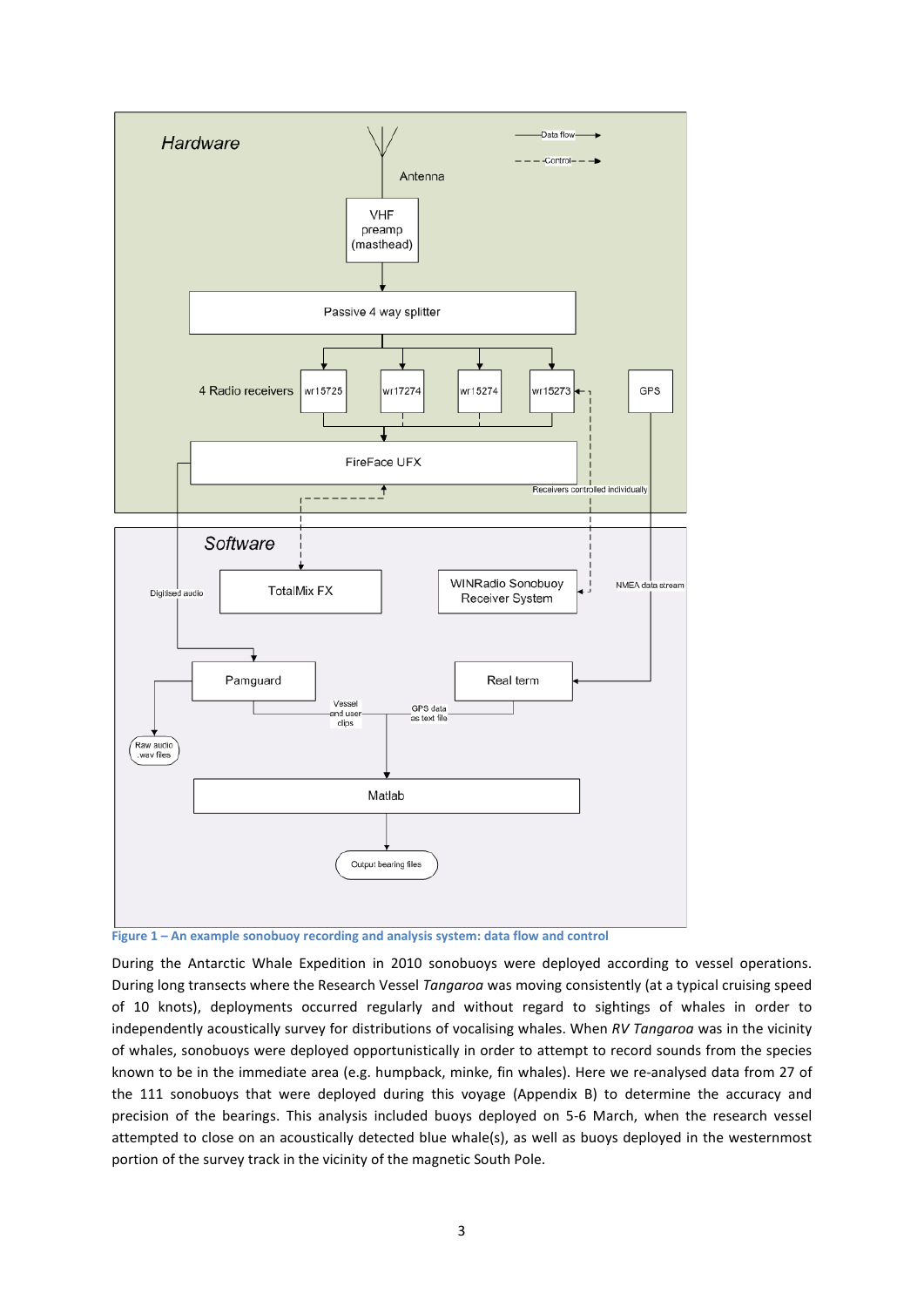During the 2012 voyages, visual and acoustic (DIFAR) surveys were conducted in Bass Strait on board the vessel, *MV Eastern Voyager* for 10 days in January and for 9 days in March. Surveys were only conducted during suitable weather (ie. Beaufort Sea State less than 6). Typical cruising speed of the research vessel was 7 knots. Throughout both the January and March surveys sonobuoys were typically deployed every four-to-six hours, but upon detection of blue whales they were deployed more frequently. All valid "calibrated" sonobuoys (sensu Miller et al. 2013, Miller, Collins, et al. 2014) on both surveys were used for measurements of accuracy and precision.

| Equipment and                    | <b>March 2012</b>         | January 2012            | 2010 AWE                 |  |  |
|----------------------------------|---------------------------|-------------------------|--------------------------|--|--|
| Measure                          |                           |                         |                          |  |  |
| Antenna Type                     | Omnidirectional           | Omnidirectional         | Omnidirectional          |  |  |
| Gain (dB)                        | R                         | 3.                      | R                        |  |  |
| Centre freq. (MHz)               | 161                       | 161                     | c.160                    |  |  |
| Height (m)                       | 14                        | 14                      | 21                       |  |  |
| Splitter                         | Minicircuits ZMSC-4-3-BR+ | Minicircuits ZMSC-4-3-  | Connect N Play 50 Ohm TV |  |  |
| Insertion loss (dB)              | 6                         | BR+                     | Splitter                 |  |  |
|                                  |                           | 6                       | c.7                      |  |  |
| Masthead amplifier               | Minicircuits ZX60-33LN-   | Minicircuits ZX60-      | <b>ARR GaASFET</b>       |  |  |
|                                  | S+/None                   | 33LN-S+                 |                          |  |  |
| dB Gain @160 MHz                 | 21                        | 21                      | 23.4                     |  |  |
| <b>VHF Cable</b>                 | LMR400 - coaxial          |                         | 50 ohm coaxial           |  |  |
| <b>VHF Recievers (March)</b>     | WiNRaDiO G39WSBe          | WiNRaDiO 2902i          | ICOM PCR1000             |  |  |
| Noise floor* dBm                 | $-120$                    | $-120$                  | $-108$                   |  |  |
| Analog-to-digital                | <b>RME Fireface UFX</b>   | <b>RME Fireface UFX</b> | NIDAQ 6062E              |  |  |
| converter                        |                           |                         |                          |  |  |
| Pk-pk Range (V)                  | 80                        | 80                      | 10                       |  |  |
| Sample Rate (kHz)                | 48                        | 48                      | 48                       |  |  |
| Gain (dB)                        | 20                        | $10 - 20$               | 13.98                    |  |  |
| Bit-Depth (bit)                  | 16                        |                         | 12                       |  |  |
| None<br><b>Additional Signal</b> |                           | None                    | NI SCXI 1305 Filter      |  |  |
| Processing                       |                           |                         |                          |  |  |
| Research Vessel                  | <b>MV Eastern Voyager</b> | MV Eastern Voyager      | <b>RV Tangaroa</b>       |  |  |
| Length (m)                       | 24                        | 24                      | 70                       |  |  |

**Table 1 - Components and technical specifications of three different sonobuoy-based localisation systems used for whale research.**

## **Accuracy and precision of bearing measurements**

To compare the function of each of these three systems, the accuracy and precision was measured in a standardised way. In general, the signal processing methods for analysing data from DIFAR sonobuoys followed those of Miller (2012) and Miller et al. (2013, 2014), including "calibration" of the sonobuoy compass in order to obtain a correction that included the compass deviation and local magnetic anomaly. In fact, the "calibration" process itself includes an inherent assessment of the precision and accuracy of a single sonobuoy.

To compare the accuracy and precision of the entire recording chain, we consider all the "calibrated" acoustic bearings obtained by that recording chain. These included all bearings for which we had accurate knowledge (ie. a GPS fix) of the location of the research vessel. "Calibration" data were systematically collected in-situ during the 2012 voyages by seven different acousticians (ie. a single acoustician analysed all of the bearings for a single sonobuoy). In contrast, bearing data from the 2010 voyage were obtained via post-processing of the data by a single acoustician. For all "calibration" bearings, care was taken by the operator to avoid bearings that corresponded to sources of noise other than the research vessel, as these could potentially bias the bearing.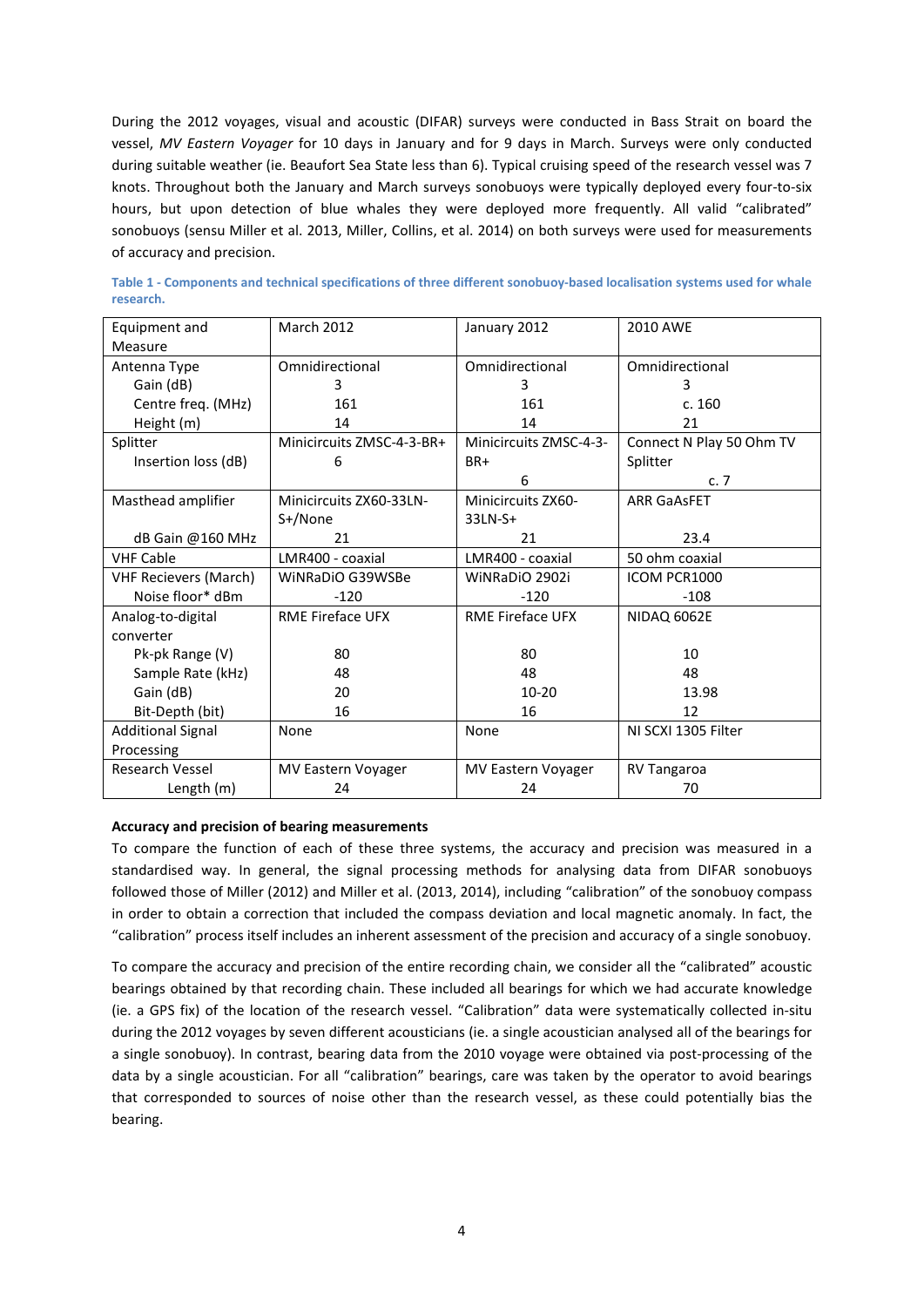# *Bearing error and covariates*

The error for each bearing was calculated as the difference between the "calibrated" acoustic bearing and the actual position of the ship. Thus the process for computing accuracy was somewhat circular in that bearings used to obtain the "calibration" were also used in the assessment of precision and accuracy. However, a sonobuoy was considered unreliable if the standard deviation of the bearing errors was greater than 10° (that of the DIFAR specification). Unreliable sonobuoys were excluded from further analysis.

A number of covariates was also inspected to investigate potential causes of and correlations with bearing error. Covariates included the distance between the buoy and ship, the duration since deploying the buoy, and the peak power of the beamformed signal (ie. maximum of the DIFARGram/ambiguity surface).

# **RESULTS**

Calibration of the magnetic compass for each sonobuoy yielded accurate and unbiased mean bearings to the research vessel [\(Table 2\)](#page-4-0). The 95% limits of bearing error were within ±10° for the 2012 surveys and within ±14° for the 2010 survey. Standard deviation of bearing error was 7.4° for the 2010 survey, 9.2 for the 2012 survey in January, and 4.7° for the survey in March 2012. [Figure 2](#page-5-0) shows the distribution of errors from the three voyages, while [Figure 3](#page-6-0) shows the error as a function of distance, time, and beamformer power. As expected beamformer power and distance were inversely correlated.

The fundamental frequencies produced by the vessels were variable due to changes in propeller speed and the Doppler effect, but were usually around 1025 Hz for the *Tangaroa* [\(Figure 4\)](#page-7-0). The fundamental frequency for the *Eastern Voyager* was much more variable, but had a mode around 780 Hz in January and 660 Hz in March. The change between January and March may have been caused by a thorough cleaning of the hull and propeller, or differences in usual steaming speeds. Changes in fundamental frequency did not appear to affect the accuracy or precision of acoustic localisations.

| <b>Measure</b>                            | 2010        | 2012 January 2012 March |            |
|-------------------------------------------|-------------|-------------------------|------------|
| Number of measured bearings to the vessel | 1809        | 1271                    | 983        |
| 95% of bearing error (deg)                | $[-13, 14]$ | $[-10, 10]$             | $[-9, 10]$ |
| 67% of bearing error (deg)                | [-4, 6]     | [-4, 4]                 | $[-4, 3]$  |
| Mean error (deg)                          | 0.00        | 0.02                    | 0.00       |
| Standard deviation of error (deg)         | 7.4         | 9.2                     | 4.7        |

## <span id="page-4-0"></span>**Table 2 - Summary of error distribution for 3 voyages.**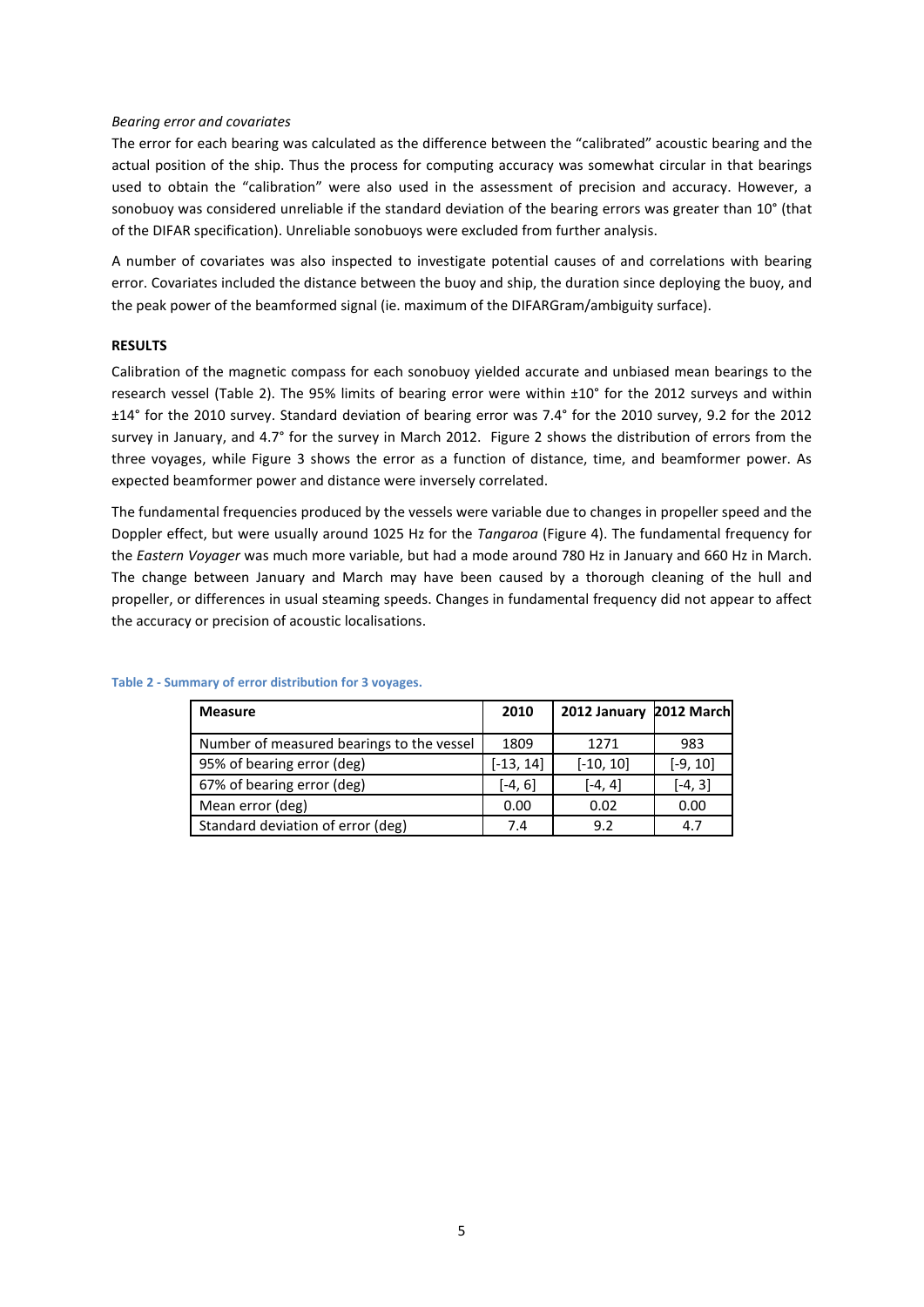![](_page_5_Figure_0.jpeg)

<span id="page-5-0"></span>**Figure 2 - Distribution of sonobuoy errors for three voyages.**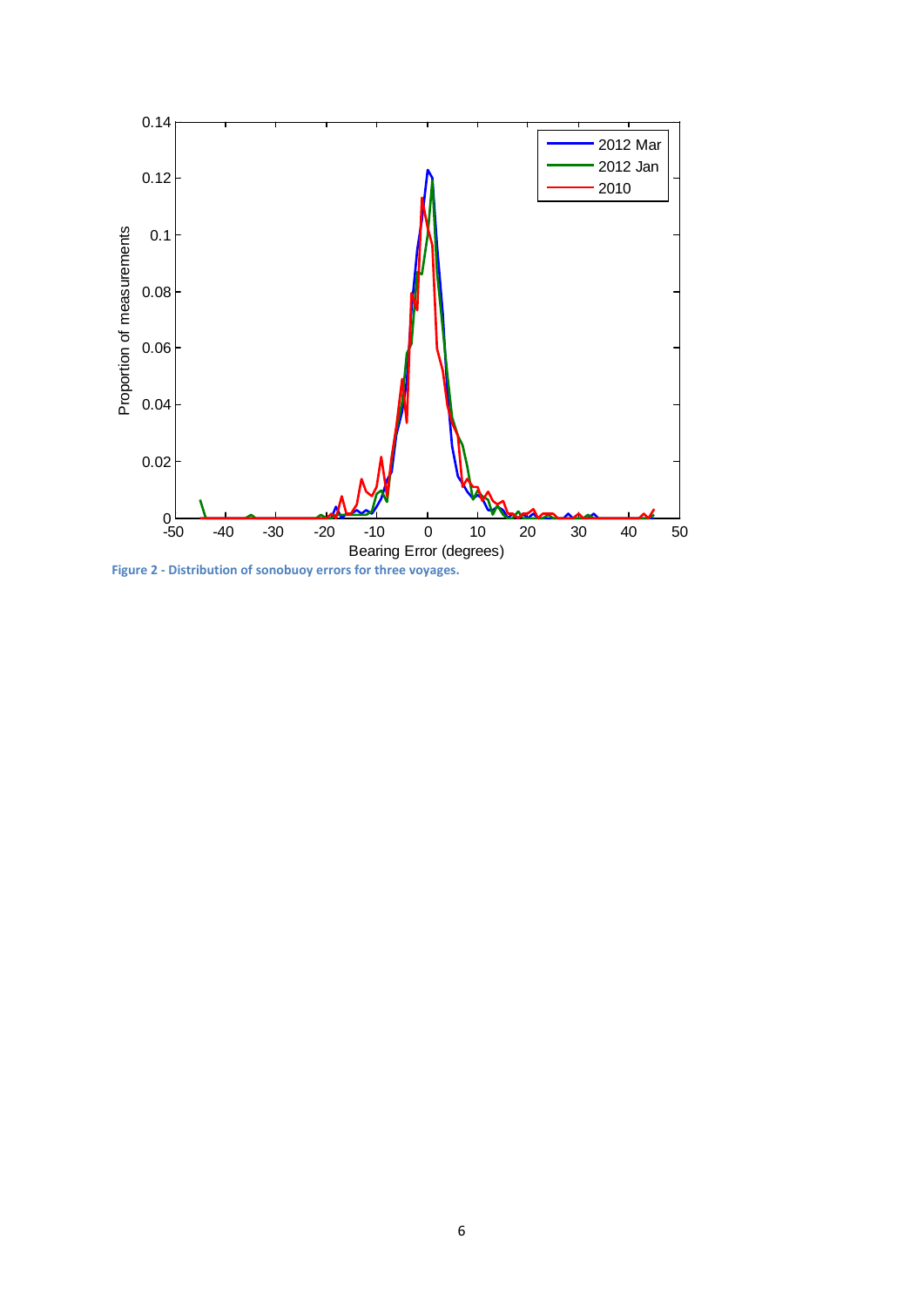![](_page_6_Figure_0.jpeg)

<span id="page-6-0"></span>**Figure 3 - Scatter plots showing bearing error as a function of distance to the ship, beamformer received power, and time since deployment . Many of these points were excluded from the distributions shown in [Figure 2](#page-5-0) due to excessive distance, time, or low beamformer power.**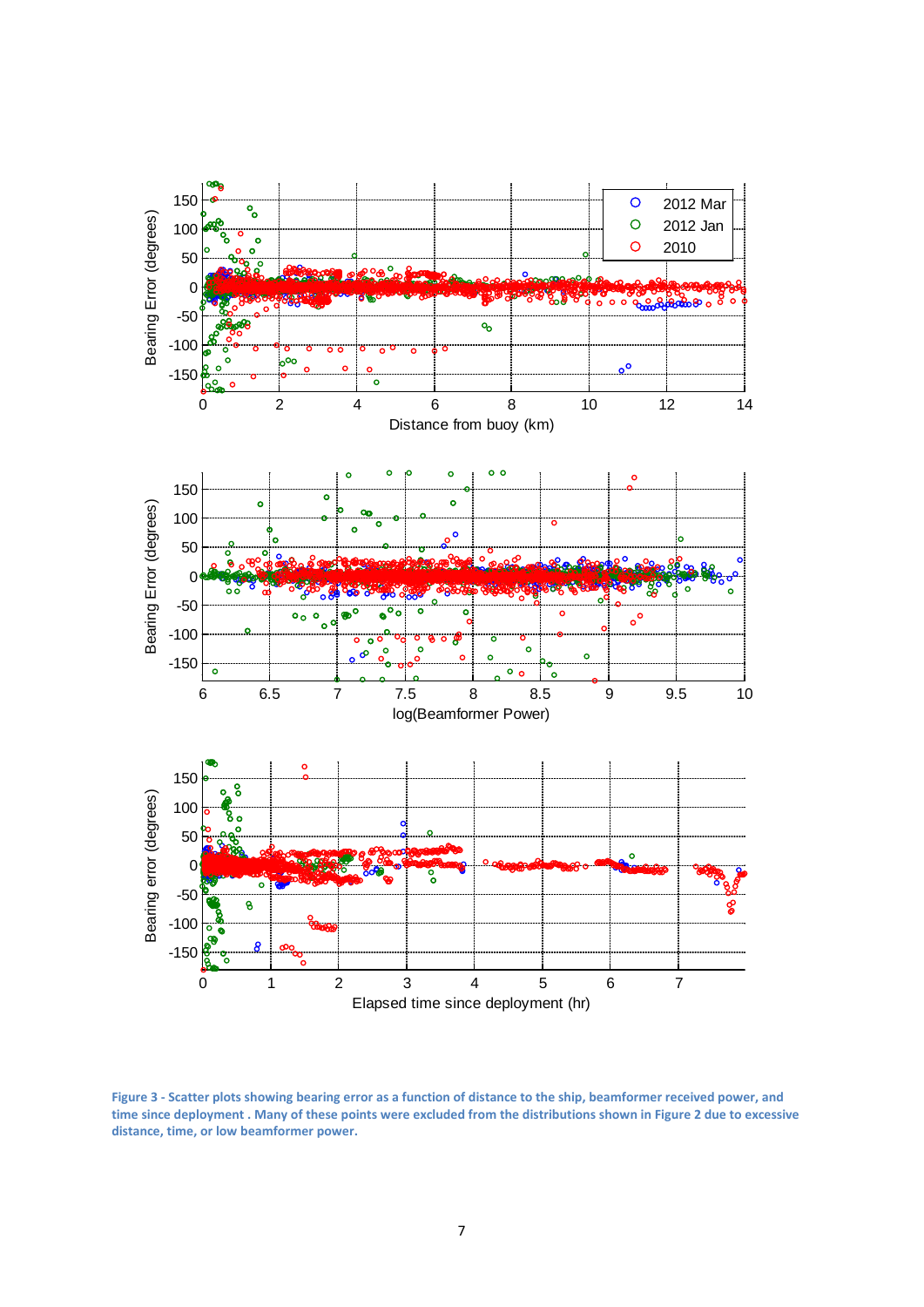![](_page_7_Figure_0.jpeg)

<span id="page-7-0"></span>**Figure 4 - Histogram of the frequency (Hz) selected for each acoustic bearing to the ship.**

# **DISCUSSION**

#### **Magnetic declination and system performance**

The methods described above yielded an accurate, apparently unbiased, and reasonably precise estimate of sonobuoy compass correction as well as a quantitative measure of sonobuoy performance.

#### **Sources of error**

There are several sources of error in the passive localisation system. As per the manufacturer's specifications, DIFAR sonobuoys have a specified accuracy of ±10 degrees. Our results were largely in accord with these specifications. However, the specification appears to require various unstated assumptions regarding the levels of self-noise present in other parts of the recording chain (essentially the absence of all other error sources). Further errors in bearing may arise from acoustic and electrical noise present at the hydrophones and in the VHF transmitter and receiver. Such noise sources likely represent a significant source of error on top of that specified by sonobuoy manufacturers. For example, the slightly wider 95% thresholds that occurred in the recording chain used in 2010 may have been due to the relatively low 12-bit dynamic range of the NIDAQ recorder and its relatively coarse, fixed options for selecting an appropriate gain.

Another potential source of error for the 2010 voyage is that the audio frequency response of the ICOM radio is not flat (Appendix A). The VHF receiver was modified to boost low-frequency signals (0-200 Hz) and attenuates signals over 4 kHz with levels at 15 kHz down 6 dB. This low frequency boost and high frequency attenuation could potentially introduce a source of error in bearing calculation since the beamformer makes use of signals from the omnidirectional hydrophone in conjunction with the directional hydrophones. This error would likely create a flattened ambiguity surface (ie. smaller vertical distances between power peaks and troughs). Furthermore, there is also phase distortion that results from the audio filters in the ICOM receivers. Because the attenuation and distortion spans the 12-18 kHz frequency band, which contains signals from the directional hydrophones, such distortion may contribute to "gain imbalance" (Greene et al. 2004). The WiNRaDiO receivers, in comparison to the ICOM receivers, have a relatively flat frequency response throughout the audio bandwidth, and thus they may not require any additional measures to correct for "gain imbalance."

Yet another potential source of error may come from the movement of sonobuoys as they drift away from their deployment locations over time. Several deployments longer than 1 hour in duration [\(Figure 3\)](#page-6-0) do suggest that sonobuoy drift may be an important source of error as the bearings show increased error with increasing duration of deployment.

Additional sources of error could arise from compass 'drift' near the south magnetic pole. The spatial variation in magnetic declination and the magnitude of the magnetic dip in the Southern Ocean are much greater than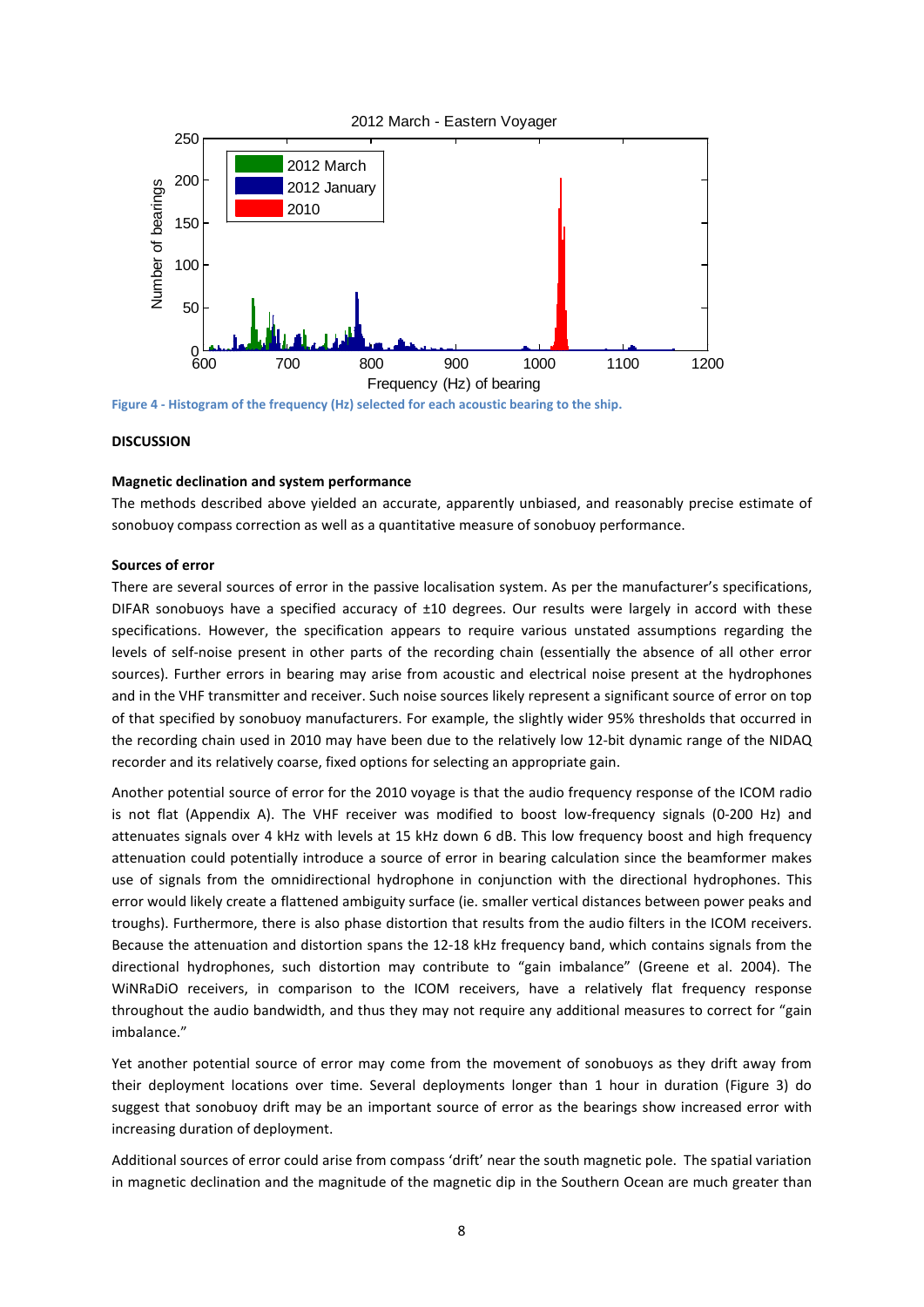at lower latitudes and increase as a function of proximity to the South magnetic pole. The acoustic methods proposed here require the magnetic compass to obtain directions to the whales. At some point near the magnetic pole the horizontal component of the magnetic field will be smaller than can be measured by the magnetic compass in the sonobuoys. Data from the 2010 Voyage indicate that DIFAR sonobuoys are still functional with a horizontal component of the magnetic field as small as 4200nT. The region outside the circle on Figure 5 denotes the area where DIFAR sonobuoys are expected to provide accurate bearings to whales.

While it is presently unclear whether DIFAR sonobuoys will provide reliable bearings near the South Pole (i.e. 64°S, 137°E at the time of writing), it is expected that clarity on the issue will be resolved shortly (e.g. the minimum magnetic field required for DIFAR compass can be measured in a laboratory setting or at the very least specified by the manufacturer). Near the South Pole, bearings to whales could potentially be obtained using the time of arrival differences among multiple sonobuoys. However, this technique requires deploying more sonobuoys in logistically more complex patterns to achieve the same results as DIFAR sonobuoys. While such techniques are not ideal, the lack of reliance on directional sensors and a magnetic compass could also help to mitigate any disruptions to the supply of affordable DIFAR sonobuoys for whale research. In the interim, a conservative approach would be to assume that passive acoustic tracking would have reduced performance around the South Pole.

In order to reduce the magnitude of bearing errors, audio clips should be excluded from analysis when the source is very near to the sonobuoy (ie. within 500 m). The peak power of the ambiguity surface showed little relationship with bearing error, and thus appears to provide little indication of whether a sonobuoy is functioning correctly. A better measure of the correct function of the sonobuoy appears to be the standard deviation of bearings computed during the "calibration" process. Thus, simply applying the "calibration" procedures in-situ should reveal the precision and accuracy for each sonobuoy. By assessing these "calibrations" in aggregate we have revealed information on the performance of the entire recording chain.

![](_page_8_Figure_3.jpeg)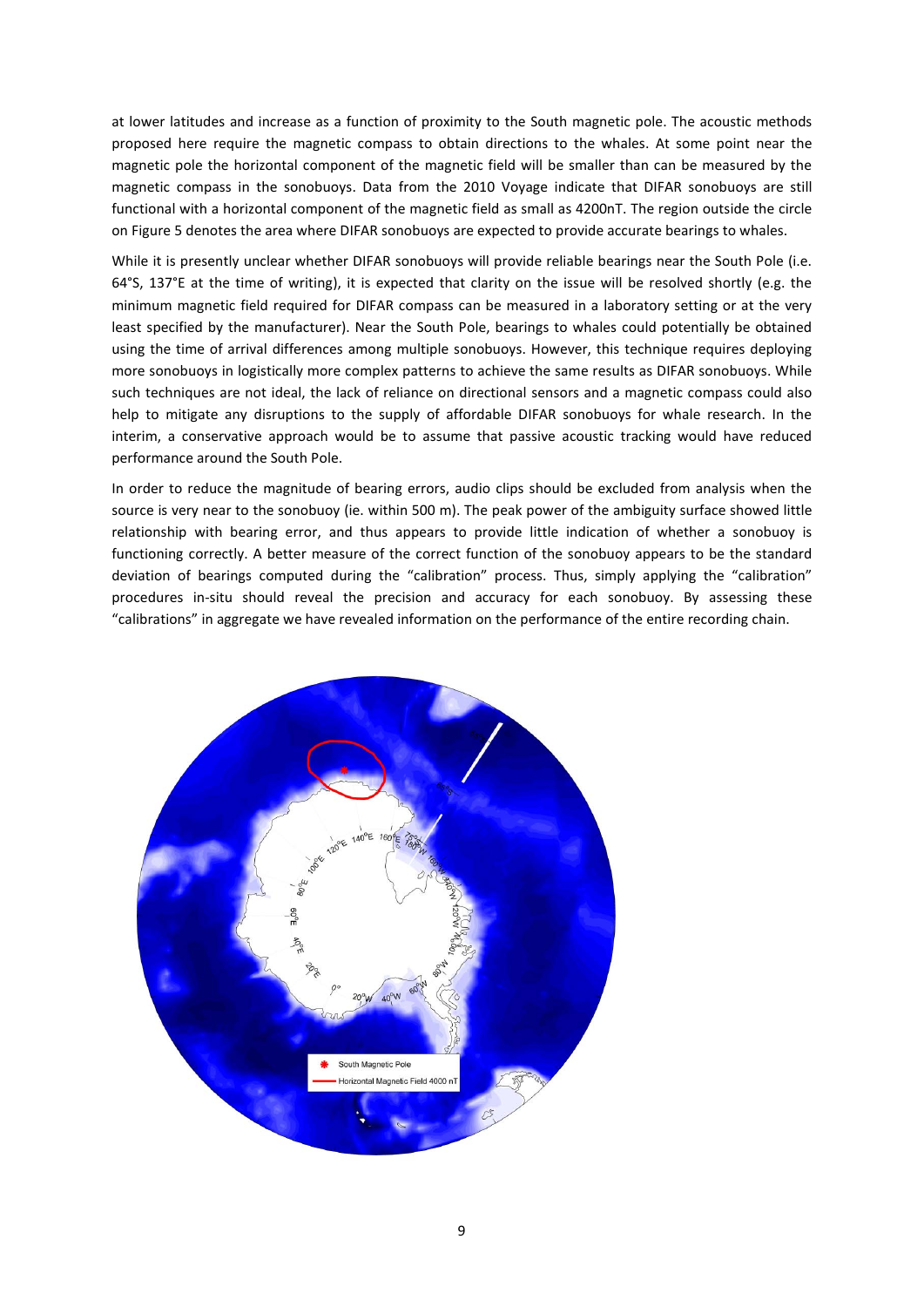**Figure 5 - The region outside the red circle denotes the area where DIFAR sonobuoys are expected to provide accurate bearings to whales. DIFAR sonobuoys deployed nearer to the magnetic pole may not provide accurate bearings due to weak horizontal component of the magnetic field which may cause the compass drift.**

# **Sonobuoy failure**

The methods used to determine accuracy and precision also provide useful metrics for assessing whether or not the sonobuoy and recording chain are working correctly. Typically sonobuoy failure becomes obvious in the first few minutes after deployment because the sonobuoy fails to transmit or the received signal contains obvious distortion. In these cases another sonobuoy can quickly be deployed. Occasionally, sonobuoys will appear to transmit normally but yield inaccurate bearings. This type of failure may have occurred in some sonobuoys in all of these surveys. Typically, the spectrum of the DIFAR signal should indicate when such a failure has occurred. Failed buoys may be missing carrier tones at 7.5 or 15 kHz, or the sidelobes of the 15 kHz carrier tone may be absent, excessively large, or noisy in some other way.

Furthermore, according to Mark McDonald, who wrote the core of the analysis software, there may be a potential problem with usage in some oceangographic settings whereby bearing errors of 180 degrees occur. The problem typically occurs in deep water lacking a strong thermocline and may be related to seafloor reflections of the signal (M. McDonald, *pers comm*) However, such errors should create a bimodal distribution with peaks 180 degrees from each other, which was not observed here. Tracking of the ship normally is helpful in correcting magnetic deviation errors and may help with 180 degree errors, however sometimes the 180 degree error occurs with the whale call but not the ship (M. McDonald *pers comm*). Experienced operators and use of multiple buoys seems to be the best guide to figuring out when such errors are occurring.

## **Next steps**

Now that the accuracy and precision of the existing and past tracking systems has been characterised, the next steps involve adding redundancy to the passive acoustic tracking system and streamlining the real-time operations. Redundancy is most easily achieved by creating multiple independent sets of instrumentation that can be swapped should any component fail. Streamlining of real-time operations may include improvements to Matlab software, but may also focus on incorporating DIFAR signal-processing into freely available passive acoustic software such as PAMGuard (Miller, Gillespie, et al. 2014). The characterisation of the DIFAR tracking systems, as per this document, may be useful for planning or when conducting simulations of whale tracking (Peel et al. 2014) to assess sonobuoy deployment strategies.

Efforts should be made to address errors in localisation arising from buoys drifting away from the location of deployment. Under some circumstances the new location of sonobuoys can be obtained either through resighting the buoy or from acoustic bearings to the ship (Miller, Wotherspoon, et al. 2014). In such circumstances the ship must be moving much faster than the sonobuoy, and it must have sufficient change in position in order to provide a range of reciprocal bearings that allow triangulation of the buoys new position. Such methods become very valuable for localisation accuracy during long deployments, strong currents, or some combination of the two.

## **ACKNOWLEDGEMENTS**

Special thanks to all of the excellent and dedicated staff whose tireless work made the 2010 and 2012 voyages possible. Thanks to the excellent crew and scientists aboard the *RV Tangaroa* and *MV Eastern Voyager.* Thanks to Chris Donald for supplying the DIFAR sonobuoys used in this research. Thanks to Mark McDonald for the DIFAR analysis software and his advice throughout these studies. Thanks to Sarah Laverick, and Simon Childerhouse for their involvement in organising the 2012 voyages. Special thanks to voyage leader Natalie Kelly and to Rob Slade for encouragement and support during the respective March and January voyages in 2012.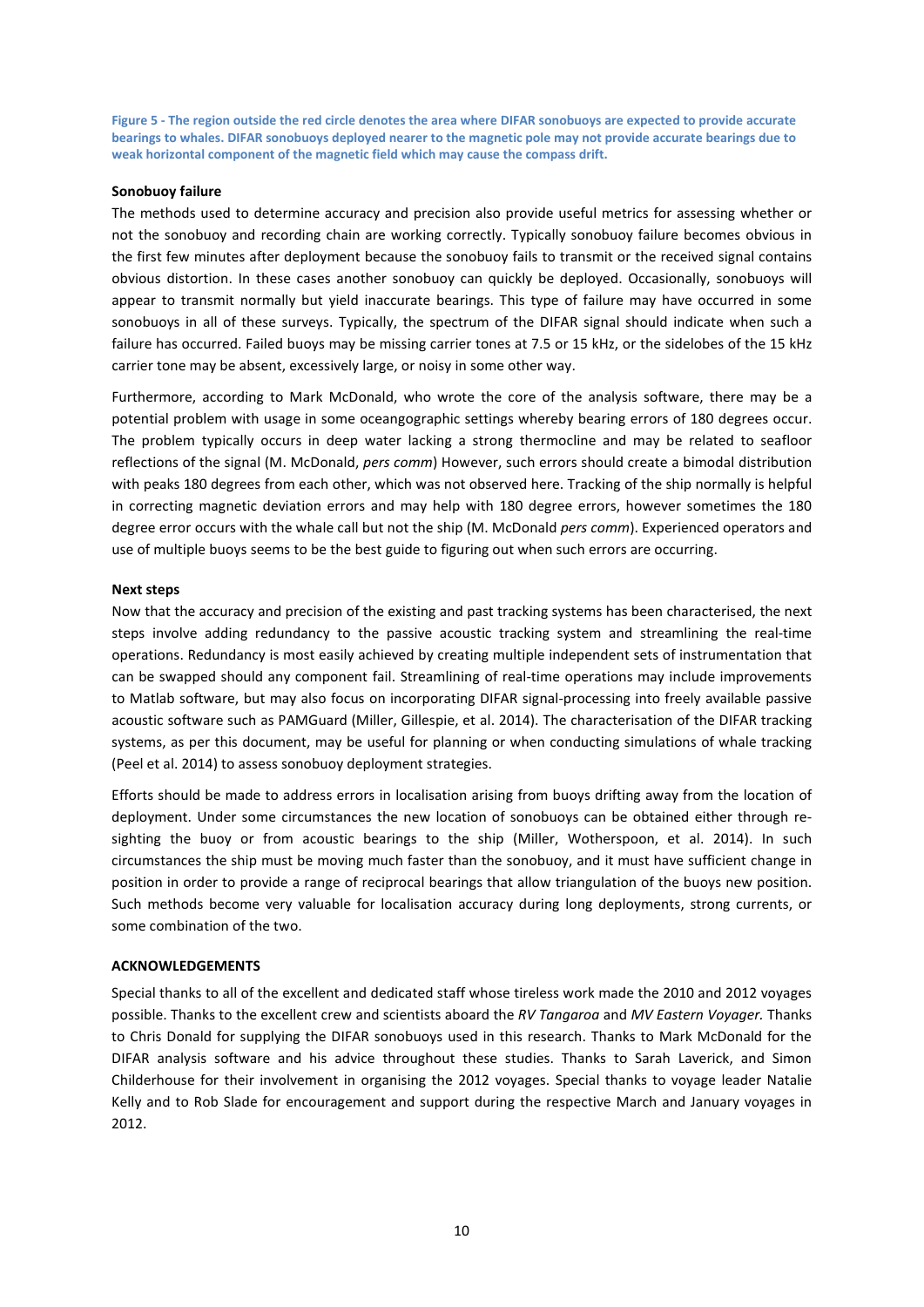#### **REFERENCES**

- Clark CW, Fowler M (2001) Status of archival and analysis effort of acoustic recordings during SOWER and IWC cruises 1996-2000. Rep Submitt to Sci Comm Int Whal Comm SC/53/IA28 [Paper available from Off J Cetacean Res Manag
- Double MC, Barlow J, Miller BS, Olson P, Andrews-Goff V, Leaper R, Ensor P, Kelly N, Wadley V, Lindsay M, Peel D, Calderan S, Collins K, Davidson M, Deacon C, Donnelly D, Olavarria C, Owen K, Rekdahl M, Schmitt N, Gales N (2013) Cruise report of the 2013 Antarctic blue whale voyage of the Southern Ocean Research Partnership. Report SC65a/SH/21 submitted to the Scientific Committee of the International Whaling Commission. Jeju Island, Republic of Korea
- Gales N (2010) Antarctic Whale Expedition: Preliminary science field report and summary. R.V. Tangaroa Feb/Mar 2010.
- Greene CRJ, McLennan MW, Norman RG, McDonald TL, Jakubczak RS, Richardson WJ (2004) Directional frequency and recording ( DIFAR ) sensors in seafloor recorders to locate calling bowhead whales during their fall migration. J Acoust Soc Am 116:799–813
- Kelly N, Double MC, Peel D, Bravington M V., Gales N (2010) Strategies to obtain a new abundance estimate for Antarctic blue whales : a feasibility study. Rep Submitt to Sci Comm Int Whal Comm SC-63-SH3:1–15
- Kelly N, Miller BS, Peel D, Double MC, Mare WD La, Gales N (2012) Strategies to obtain a new circumpolar abundance estimate for Antarctic blue whales: survey design and sampling protocols. Rep Submitt to Sci Comm Int Whal Comm 64/SH10:34
- Maranda BH (2001) Calibration Factors for DIFAR Processing.
- McDonald MA (2004) DIFAR hydrophone usage in whale research. Can Acoust 32:155–160
- Miller BS (2012) Real-time tracking of blue whales using DIFAR sonobuoys. In: Proceedings of Acoustics 2012. Australian Acoustical Society, Fremantle, p 7
- Miller BS, Barlow J, Calderan S, Collins K, Leaper R, Kelly N, Olson P, Ensor P, Double MC (2013) Long-range acoustic tracking of Antarctic blue whales. Rep Submitt to Sci Comm Int Whal Comm SC/65a/SH1:1–17
- Miller BS, Collins K, Barlow J, Calderan S, Leaper R, McDonald M, Ensor P, Olson P a., Olavarria C, Double MC (2014) Blue whale vocalizations recorded around New Zealand: 1964–2013. J Acoust Soc Am 135:1616–1623
- Miller BS, Gillespie D, Weatherup G, Calderan S, Double MC (2014) Software for the localisation of baleen whale calls using DIFAR sonobuoys: PAMGuard DIFAR. Submitt to Sci Comm 65b Int Whal Comm Bled, Slov SC/65b/SH:7
- Miller BS, Kelly N, Double MC, Childerhouse SJ, Laverick S, Gales N (2012a) Cruise report on SORP 2012 blue whale voyages: Development of acoustic methods. Rep Submitt to Sci Comm Int Whal Comm 64/SH11:16
- Miller BS, Kelly N, Double MC, Childerhouse SJ, Laverick S, Gales N (2012b) Cruise report on SORP 2012 blue whale voyages: Development of acoustic methods. Rep Submitt to Sci Comm Int Whal Comm SC/64/SH11:16
- Miller BS, Wotherspoon S, Calderan S, Leaper R, Collins K, Double MC (2014) Estimating drift of DIFAR sonobuoys when localizing blue whales. Submitt to Sci Comm 65b Int Whal Comm Bled, Slov SC/65b/SH:8
- Peel D, Miller BS, Kelly N, Dawson SM, Slooten E, Double MC (2014) A simulation study of acoustic-assisted tracking of whales for markrecapture surveys. PLoS One in press

Rankin S, Barlow J (2005) Source of the North Pacific "boing" sound attributed to minke whales. J Acoust Soc Am 118:3346–51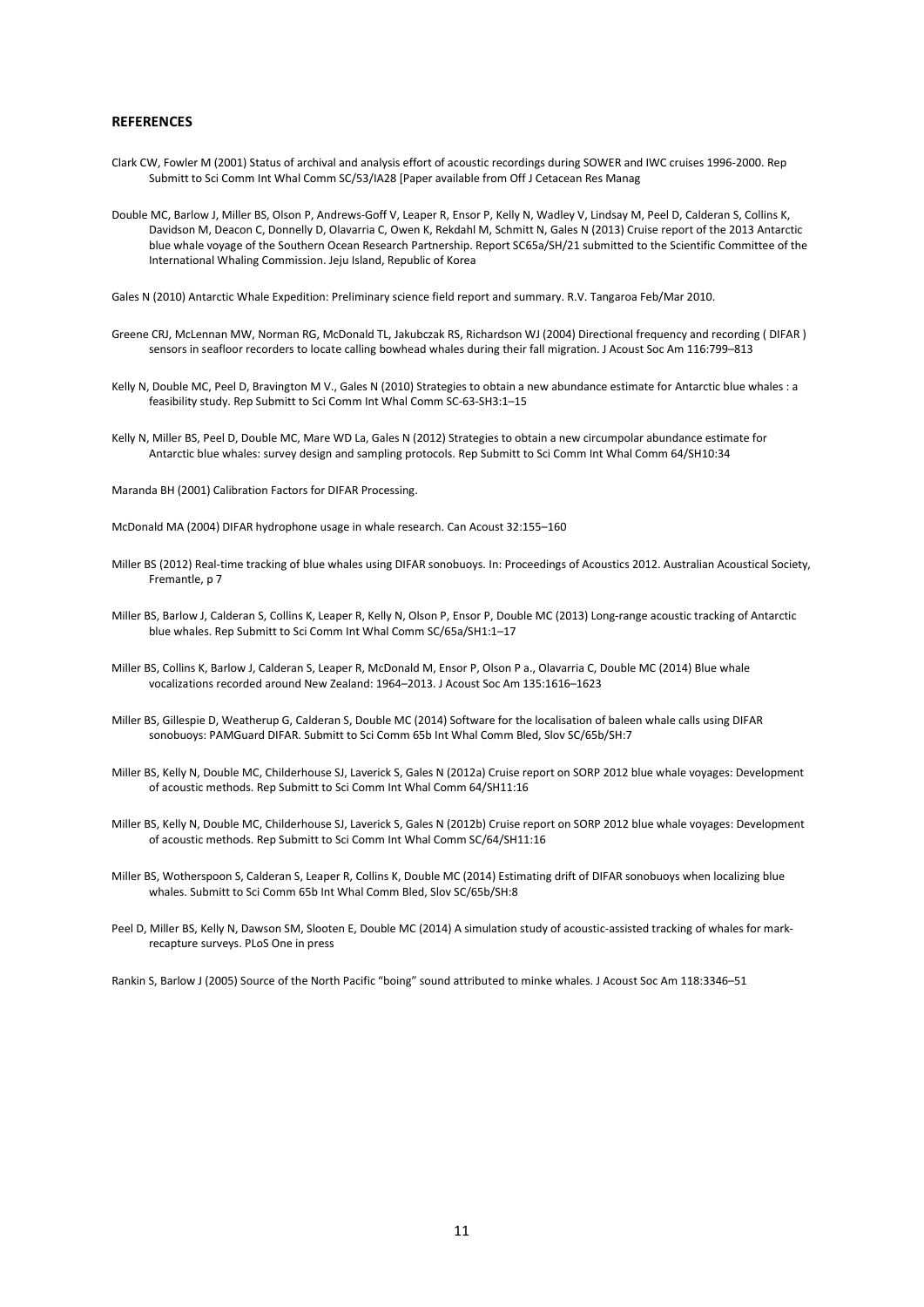## **APPENDIX A – RECEIVER AND SONOBUOY CALIBRATIONS**

While raw source levels were not computed in this study on bearing accuracy, the fact that DIFAR sonobuoys all have a known sensitivity within 3 dB means that it is possible to obtain relatively accurate estimates of the received level of sounds provided that the recording chain is also calibrated (Maranda 2001). For reference, we include the relevant part of the DIFAR specification, which defines the acoustic sensitivity of a 53B/D/F sonobuoy hydrophones:

- A carrier frequency deviation of  $\pm$  25 kHz peak shall result when the omni-directional acoustic receiver is placed in a sound field at 100 Hz having an RMS sound pressure level of 122 *±* 3 dB re 1 µPa.
- A carrier frequency deviation of *±* 40 kHz peak shall result when the directional acoustic receiver system is placed in a sound field at 100 Hz having an RMS sound pressure level of 122 *±* 3 dB re 1 µPa arriving along the maximum response axis of either the sine or cosine channels.

Since the sensitivity of the sonobuoys is specified in terms of frequency deviation (ie. in terms of the VHF signal), the calibration of the radio receivers is an important part of retrieving absolute sound pressure levels from a sonobuoy. The receiver calibration involves measuring the voltage output of the receiver per frequency deviation in Hz. Full calibration requires measuring this quantity as a function of modulation frequency for all modulation frequencies of interest. As an example, we show the frequency response of the VHF receivers used during the 2010, 2012, and 2013 SORP voyages [\(Figure 6\)](#page-11-0).

![](_page_11_Figure_5.jpeg)

<span id="page-11-0"></span>**Figure 6 – Receiver calibrations for 11 receivers using 25 kHz frequency deviation. ICOM receivers were calibrated in 2009 and used during the Antarctic Whale Expedition. WinRadio 2909i receivers (WR1XXXX) were used in January and the first half of March 2012. The WinRadio G39e receivers (12a19XXX) were used in the second half of March 2012.**

In addition to measuring the frequency response of the VHF receiver, it is worth noting that AN/SSQ 53 sonobuoys do not have a flat frequency response. Instead, the sonobuoys are 'pre-whitened', with strong